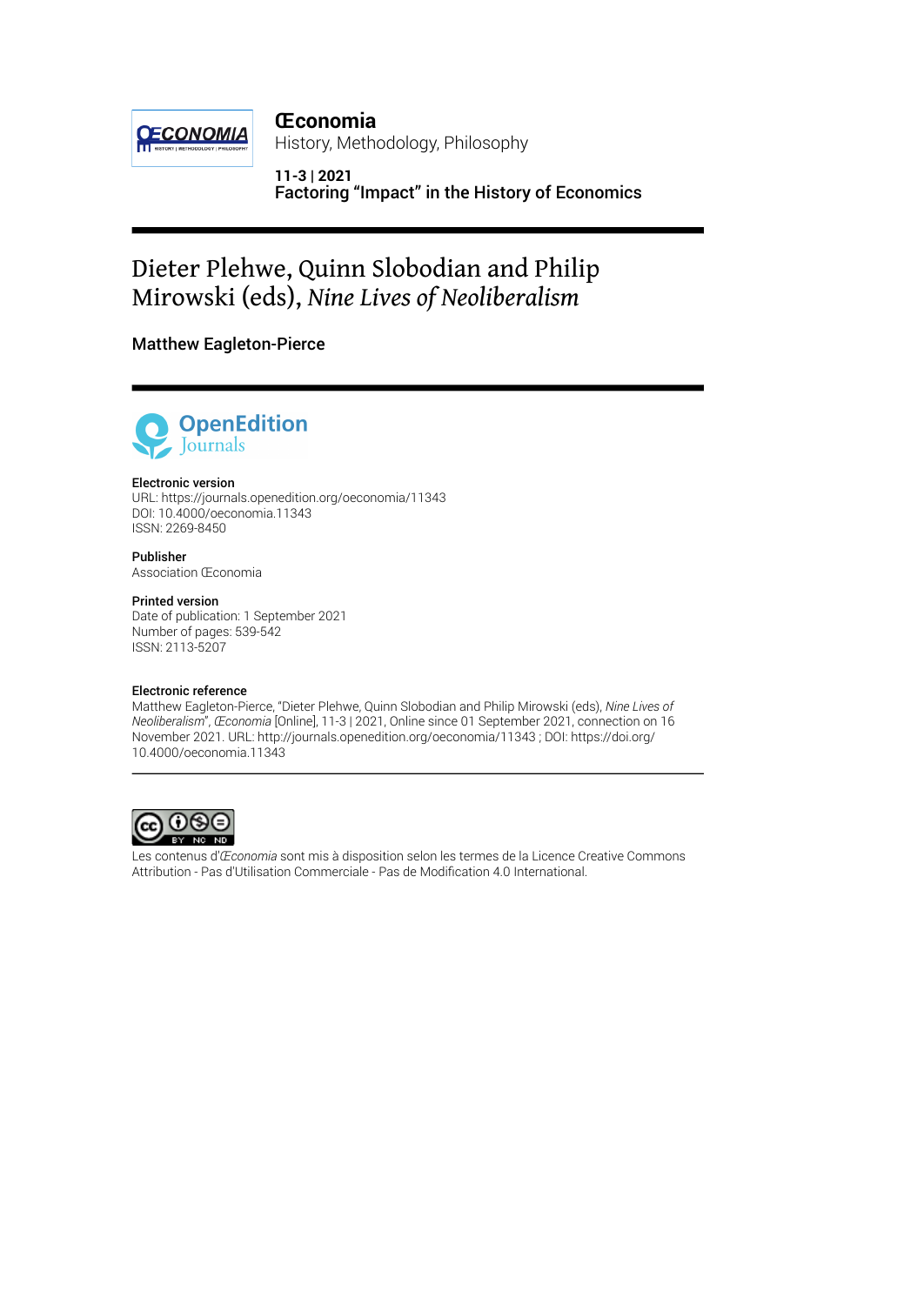# Dieter Plehwe, Quinn Slobodian and Philip Mirowski (eds), *Nine Lives of Neoliberalism*

London: Verso, 2020, 368 pages, 978-178873253-6

Matthew Eagleton-Pierce\*

In the context of the ongoing social ruptures generated by the Covid-19 pandemic and the Biden Administration in the United States, some authors have proposed that neoliberalism has been significantly reformulated compared to previous decades or, more strongly, has been undermined to the point that its collapse is in motion (Saad-Filho, 2020; Tharoor, 2021). In conceptual debates, the notion of neoliberalism has in recent years been placed under sustained scrutiny as a reference point for modern capitalism (Clarke, 2008; Venugopoal, 2015). When an expression is stretched and applied to so many objects—from sovereign debt management in Argentina to reduced state subsidies in Zimbabwe—its analytical value to enlighten seems in doubt. Thus, neoliberalism often appears a kind of amorphous Lacanian big Other which, in one sense, makes dialogue possible (as a widely used concept), but also implies that this 'thing' is a trans-subjective set of assumed rules governing social behaviour. If we can still hold on to the term, what is called 'neoliberalism' is clearly not a neatly chiselled 'ideological system', driving forward a distinct 'project', but is often messy, opportunistic and contradictory. Indeed, for some, this disorderliness and capacity for incorporating or repelling challenges is precisely what makes neoliberalism 'resilient', increasing its longevity (Peck, 2010; Schmidt and Thatcher, 2013; Eagleton-Pierce, 2016).

Yet there is one sense of neoliberalism that—while still layered with variegated meanings and points of contention—arguably offers a more coherent scholarly agenda: the intellectual history of social networks surrounding the idea. As is increasingly appreciated in relevant literatures on economic ideas and economic history, from the 1930s 'neoliberalism' had an earlier gestation when the label was often used as a positive badge of identity by a loosely organised 'thought collective' of economists and philosophers, including figures such as Ludwig von Mises, Friedrich von Hayek, Wilhelm Röpke, and Milton Friedman

<sup>\*</sup>SOAS University of London. m.eagleton-pierce@soas.ac.uk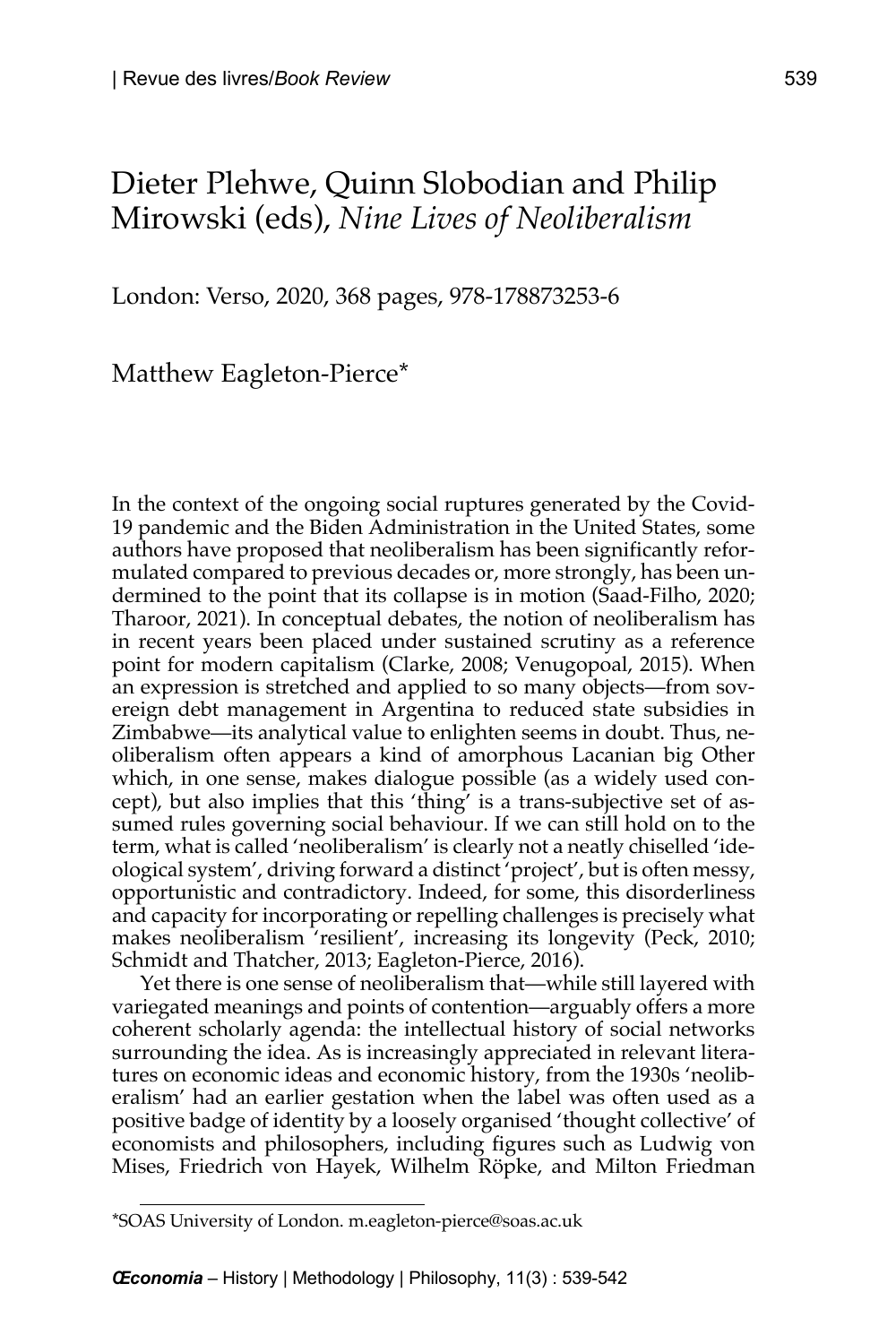(Mirowski and Plehwe, 2009). Such thinkers, many of whom gathered around the Mont Pèlerin Society founded in 1947, were initially viewed as marginal and unorthodox, before gradually acquiring greater influence via academia, think tanks, along with political and business elites. Strongly supportive of capitalism, but alert to some of its major faults, they drew inspiration from Victorian liberalism yet, in the same move, sought a need to manage so-called 'collectivist threats' which animated their era, notably state socialism and Nazism, as well as corporate monopolies which impeded their vision of economic and political 'freedom' (Mirowski and Plehwe, 2009; Jackson, 2010; Slobodian, 2018).

*Nine Lives of Neoliberalism*, edited by Dieter Plehwe, Quinn Slobodian, and Philip Mirowski, forms part of this growing cluster of research into neoliberalism as an intellectual movement. Each of the editors are well positioned to advance such a volume: Mirowski and Plehwe as editors of the previous path-breaking study, *The Road from Mont Pèlerin* (2009), and Slobodian as the author of the much-debated *Globalists: The End of Empire and the Birth of Neoliberalism* (2018). Evolving out of a conference at the WZB Berlin Social Science Center in 2016, the book seeks to chart and map 'more roads' to and from Mont Pèlerin. Arguing against the notion that neoliberalism is 'dead, defunct, or a diversion' (5), the volume seeks to make three macro contributions. First, it aims to uncover the institutional embedding of neoliberal thought via a variety of sites, including transnational, country, and organisation-specific mutations. Second, the volume has a particular focus on individuals, notably experts, who have helped to create, test, and defend the neoliberal worldview across a range of initiatives and struggles. There remains a centre of gravity around the Western networks and policy tracks that have been spawned from Mont Pèlerin, including attention to lesser known but still important figures, such as Herbert Giersch, a highly influential economist advising German governments from the 1960s, or George Stigler, who is often overlooked in the study of the Chicago School. Third, across the chapters, there is an interest in uncovering both the diversity and heterogeneity in neoliberal thought, as well as how to better grasp the ways in which neoliberal ideas have fused with other ideological systems and political interests.

The book contains twelve chapters and is structured into four parts. The first part tackles themes related to the epistemology of neoliberalism. For instance, Martin Beddeleem's chapter on how early neoliberal thinkers tried to distance themselves from rationalism and empiricism within the classical liberal tradition and, in turn, propose a new epistemology of critical constructivism is an interesting re-examination of how a sceptical view of the social sciences took hold, a theme that would echo in appeals to morality as an alternative approach for popular justification. The second part groups three chapters which cover themes linked to neoliberal subjectivity beyond *homo economicus*.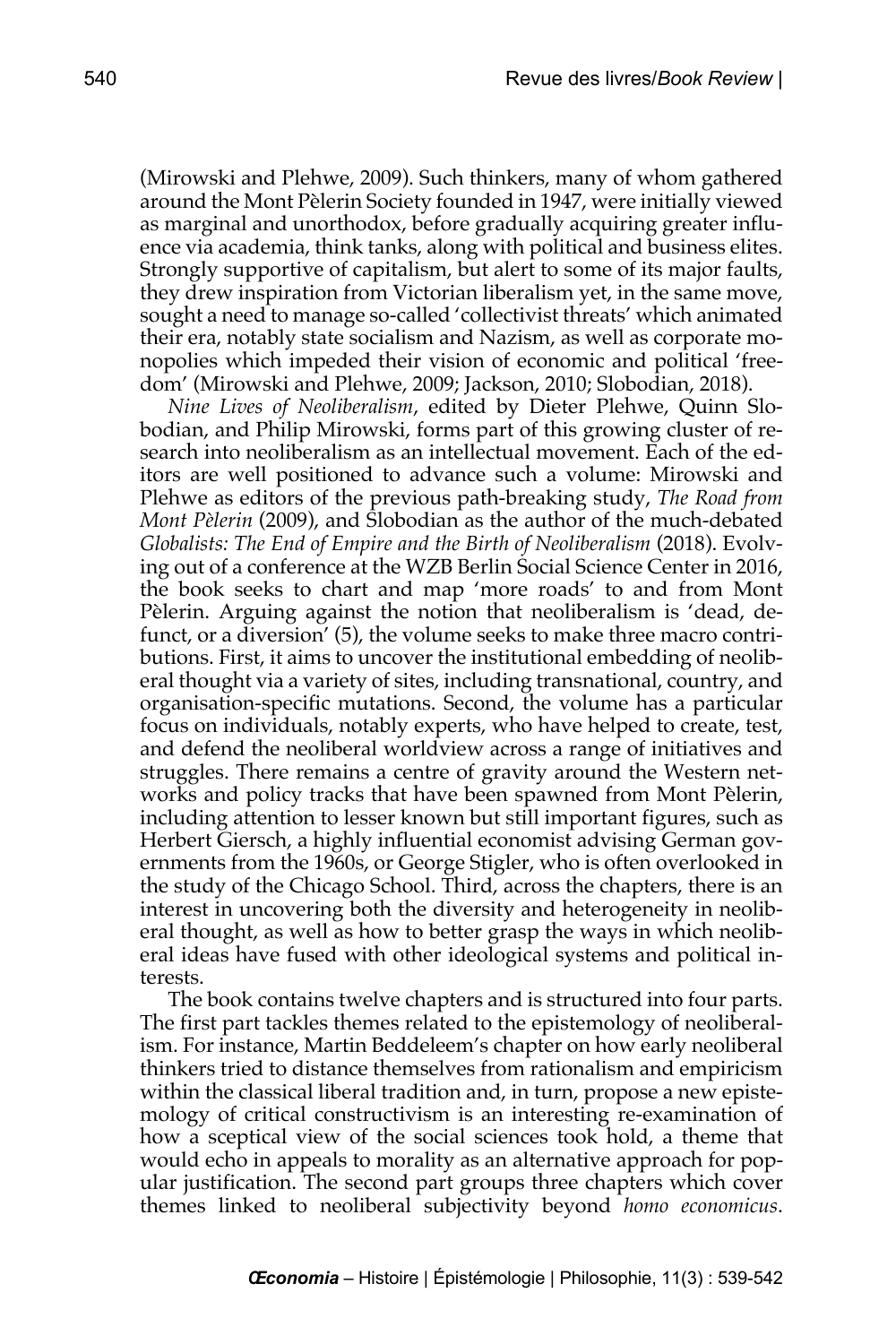Melinda Cooper's chapter explores the US case of how social conservatism around family responsibility combined with neoliberal policymaking—a story which is well told—but she nuances via the deeper context of the American poor laws and the contributions of Friedman and Gary Becker. Elsewhere, Dieter Plehwe's piece is a valuable corrective history on the idea of entrepreneurship, for many a paradigmatic topic of neoliberalism. He makes the crucial point that the now pervasive ideological model of the entrepreneur as potentially found in any individual does not fit the Schumpeterian sense of the exclusive revolutionary innovator, but is much closer to the writings of Mises and Israel Kirzner, among others.

The third part of the volume moves to address questions regarding the internationalisation of neoliberalism beyond a standard focus on the so-called Washington Consensus. Here, there is a revealing chapter by Hagan Schulz-Forberg on the history of neoliberalism before the Walter Lippman Colloquium (WLC) in 1938, often considered by many to be the institutional starting point of neoliberalism. In a fresh analysis, he documents how thinkers surrounding the WLC embedded their ideas via a number of transnational networks, including notable efforts through the League of Nations and some of its key consultative bodies. The final part of *Nine Lives of Neoliberalism* continues the story on the spatial ripple effects of neoliberal ideas, but addresses the particular role of think tanks, an organisational form that still remains understudied, not only for the dissection of neoliberalism but more broadly in the social sciences. To this end, Marie Laure Djelic and Reza Mousavi's focus on the importance of the Atlas Network over the past forty years does a service for many scholars of neoliberalism by detailing how mechanisms of ideological transmission worked via educational practices and seemingly mundane social networking. The final chapter by Stephan Pühringer—and one of the best in the volume—continues the story through a very carefully researched and presented argument on how German think tanks influenced economic policymaking in the postwar period.

Overall, *Nine Lives of Neoliberalism* does a highly commendable job at charting new intellectual terrain, astutely recognising its object as a kaleidoscopic phenomenon which needs careful viewing to capture all its colours. The book brings together a first-class group of authors to excavate a range of institutional and ideological trajectories of neoliberalism. The work is particularly valuable for further exploring how to grasp the 'elasticity of neoliberal norms and principles' (11), a dimension which arguably requires further study in the analysis of contemporary capitalism. On this note, part of the cunningness of capitalist ideology lies in how it encroaches towards non-capitalist objects or, at the very least, those practices that have some degree of insulation from commodification processes (for instance, human rights or broader ethics of care). Like a racing car seeking to reduce atmospheric drag by